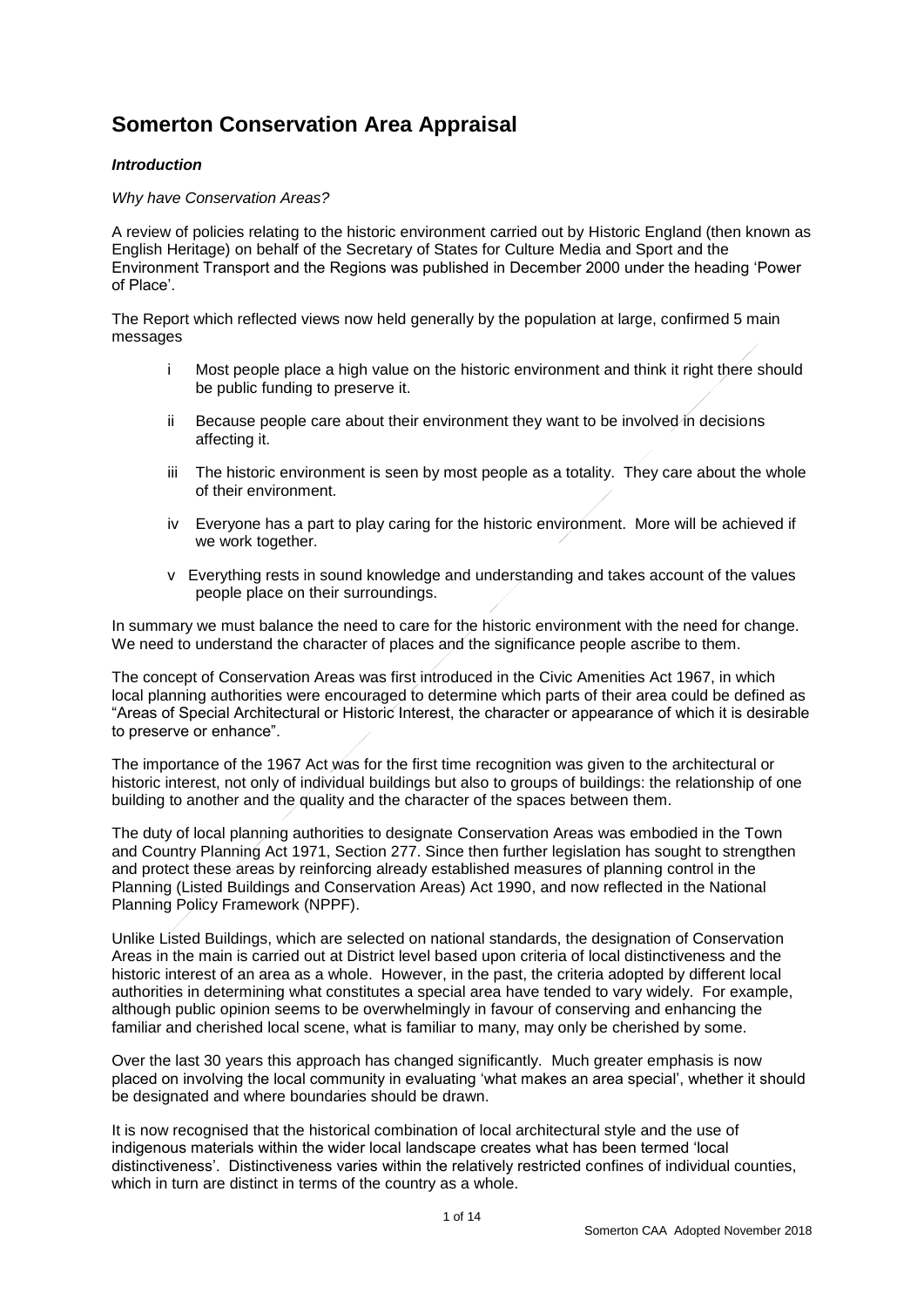Conservation Area designation for settlements and wider areas which embody this local distinctiveness may afford them protection against development which bears no relation to the locality either in terms of the buildings within it or landscape surrounding it.

The historical development of such settlements and their surrounding landscape are the 'journals' through which the social and economic development of the locality can be traced. The pattern of agricultural and industrial progress of settlements (their social history) is by definition expressed in the architecture and landscape of any area – the historic environment.

It is not intended (nor would it be desirable) to use Conservation Area designation as a way of preventing or restricting development, the expansion of a settlement or preventing contemporary innovative design. Logically in the future new development should add to, rather than detract from the character of an area and will in turn help to chart historical development. However, all development should seek to preserve and/or enhance the character and appearance of the area.

#### **Aims and objectives**

Somerton Conservation Area was originally designated in 1987. This appraisal examines the historic settlement and special character of Somerton, reviews the boundaries of the Conservation Area and suggests areas for consideration.

If adopted, the appraisal will provide a sound basis for development management and encourage development initiatives which endeavour to improve and protect the Conservation Area as well as stimulating local interest and awareness of both problems and opportunities.

#### **Planning policy context**

For planning related matters, the land and buildings in the western part of Somerton Conservation Area are within the Broads Authority area, and those within the remainder of the boundary, in Great Yarmouth Borough District, as indicated on the attached map.

There are a range of policies which affect Conservation Areas within both the Broads Authority and Great Yarmouth Borough Council areas, originating from both national and local sources. The latest national documents in respect of historic buildings and Conservation Areas are The Government's Statement on the Historic Environment for England 2010. The National Planning Policy Framework published in March 2012, and Planning Practice Guidance for the NPPF 2014, published by the Department for Communities and Local Government. The Broads Authority and Great Yarmouth Borough Council consider the various provisions contained in them in plan making and decision making.

Locally, in line with government policy, the Broads Authority is currently reviewing and revising local policies which will be published in the Local Plan (formerly the Local Development Framework (LDF)). The Broads Authority has an adopted Core Strategy (2007) and Development Management Policies DPD (2011) and its Sites Specifics DPD was adopted in June 2014. The Broads Authority has some saved Local Plan (2003 and 1997 respectively) Policies in place.

To support these policies, the Broads Authority provides further advice in a series of leaflets, which are currently being reviewed and expanded as part of the Local Plan process. A list of those currently available is attached in Appendix 2.

Great Yarmouth Borough Council has recently adopted a new core strategy in December 2015 and is producing their Sites Specifics DPD.

## **Preamble**

. As land within the Conservation Area is shared between The Broads Authority and Great Yarmouth Borough Council,this appraisal is being carried by the Broads Authority on behalf of both Authorities, and in consultation with Great Yarmouth Borough Council. It considers the whole of the Somerton Conservation Area, divided into the following three character areas;

• West – The Grange and The Staithe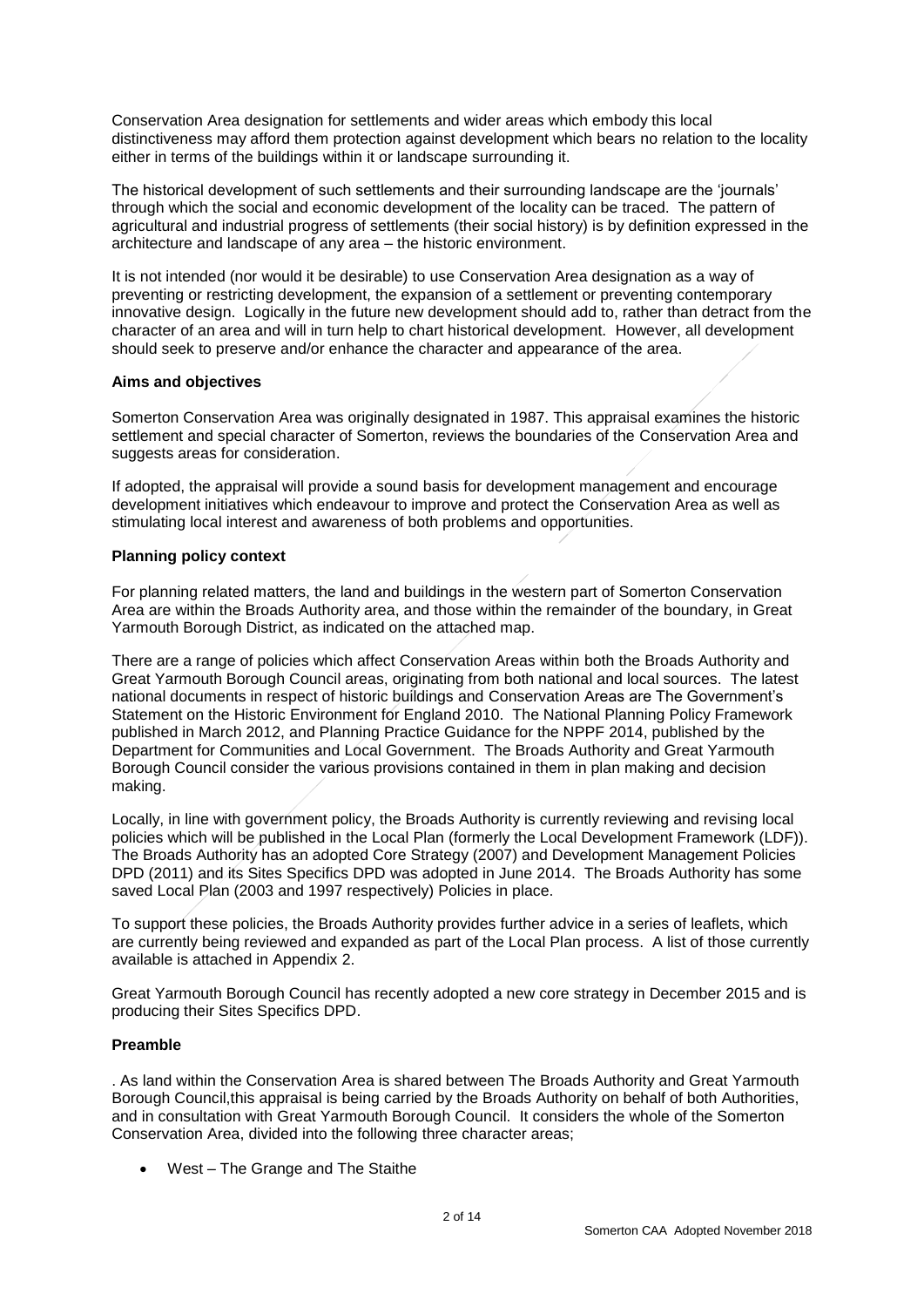- Central The Street and White House Farm
- East Somerton and Burnley Halls

## **Summary of Special Interest**

A group of settlements with individual characters based around the staithe on the River Thurne and the two large estates of Burnley and Somerton Halls. Set in gently rolling fertile agricultural land, adjacent to the lower lying Broads marshes, the Conservation Area contains many mature trees. The use of local materials is a significant feature of the historic buildings in the settlements. The character areas are distinct. Development to the east of the conservation area sits on slightly higher ground towards Winterton and in some ways, is less typical of the character of a Broads village. The settlement to the west has many of the typical features of a Broads Village including a boat dyke, staithe and outlook to open marshes. The settlements clearly have much shared history as well as their own - the redundant Church of St Mary is a reminder of this. The grazing marsh, river, staithe and agriculture clearly shaped the settlements and this tradition continues today with locally harvested reed and sedge still being landed at the staithe for use locally as roofing material and cattle continuing to graze the marshes.

#### **Location and context**

Somerton Parish comprises of two distinct settlements, east and west,, situated some 8 miles north of Great Yarmouth, 22 miles north-east of Norwich and just over 1 mile from the coast at Winterton-on-Sea.

#### *General settlement character and plan form*

In contrast to the linear pattern of developments on the coast to the east, development in the parish of Somerton is made up of groups of buildings associated with farmsteads, and in the case of the east settlement, large country houses and their estates. This pattern of land ownership is important in how the hamlets have evolved, as is the position of the parish between the Broads marshlands and the coast. They were traditionally agricultural communities based around the two large farming estates of Somerton and Burnley Halls, with the adjacent marshlands used for grazing livestock and the valley sides for general agricultural use. In the west, the proximity of the staithe on the River Thurne was important for trade and communications. Nowadays, the majority of the residents are employed away from the village, and the staithe is mainly used by visitors by boat or by road although some trades and practices continue locally.

## *Geological background*

Many millions of years ago the area now occupied by Norfolk lay beneath the sea. Deposits laid down on the sea bed formed Cretaceous Chalk which underlies the whole of Norfolk. It is the oldest rock type to be found in East Anglia, with an approximate age of 100 million years, and because it was subjected to smoothing glacial action, it provides a much more subdued topography than in other areas of Britain. The chalk deposits were subsequently overlain in Pleistocene times by a series of sand, muds and gravels, and these shelly sand deposits are known as 'Crags'. They bore the first brunt of the Ice Age as large glaciers moved into East Anglia from the north; the action of the ice moving over the loose deposits contorted the underlying material into complex thrust-type folds, known as 'contorted drift'. During the Ice Ages, rivers carved out wide but shallow valleys, which as they flowed down towards the lower levels, formed large loops or meanders with wide flood plains as can be seen on the River Thurne to the west of Somerton. The River Thurne once flowed out to sea along the line of the Hundred Stream between Horsey and Winterton, and the line of the old river can be seen to the north of Somerton as a wide rush filled depression, with fertile agricultural land on the very slightly higher valley sides.

## **Historical development**

The name Somerton derives from the Old English meaning 'summer enclosure', which suggests the movement of animals between winter and summer pasturage, (Winterton, being the winter pastures). The parish of Somerton has a long history and was well established at the time of the Norman Conquest, its population, land ownership and productive resources being extensively detailed in the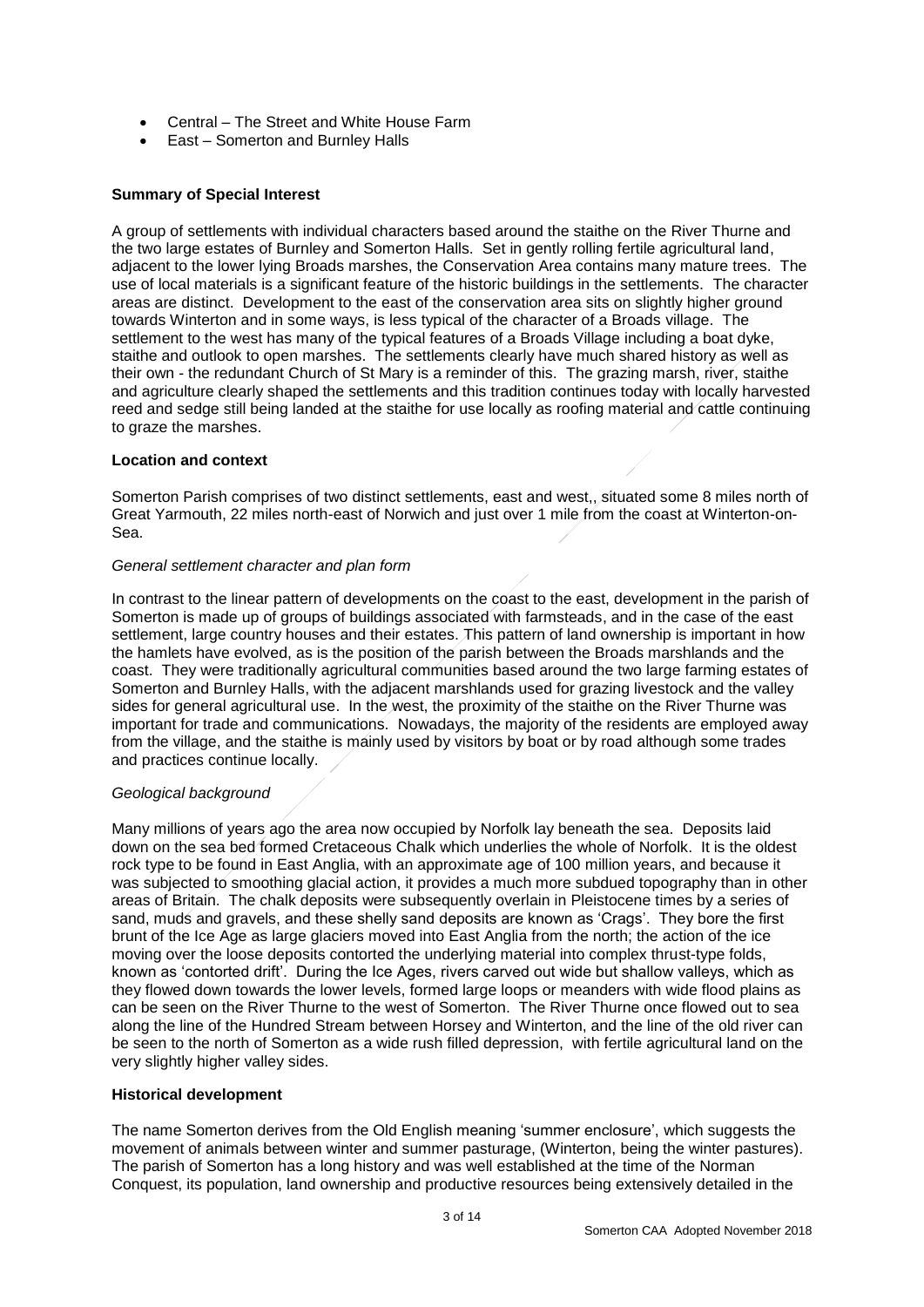Domesday Book of 1086. This document records that before 1066 the lands were under the jurisdiction of various individuals including Archbishop Stigand, Wymarc and Berard. It would seem at that time some of the lands were of great value, worth pounds rather than shillings.

## *Archaeology*

The Norfolk Historic Environment Service compiles records of known archaeological activity, sites, finds, cropmarks, earthworks, industrial remains, defensive structures and historic buildings in the county. These records are known as the Norfolk Historic Environment Record (NHER), and an abridged version can be accessed through the Norfolk Heritage Explorer website at [www.heritage.norfolk.gov.uk](http://www.heritage.norfolk.gov.uk/)*.* 

#### *Early History*

Many of the entries on the NHER for Somerton Parish are outside the Conservation Area boundary, but the earliest evidence of human activity in the Parish include archaeological finds such as a flint axe head from the Mesolithic period, a polished flint axe head from the Neolithic period and flint flakes from the Neolithic and Bronze Age periods which are commonly produced during the manufacture of flint tools. Aerial photography has identified ring ditches marking the location of prehistoric mounds or barrows in the areas around Collis Lane, Top Farm and High Barn Farm. The dating of these features is uncertain, although it is thought that they could be from the Bronze Age or even the earlier Neolithic period. The most exciting prehistoric site is at Gibbet Hill where the cropmarks of four ring ditches have been recorded. The location on a prominent, south facing spur of land indicates that this is likely to be a Bronze Age round barrow cemetery, which suggests a reasonable investment of human activity within the landscape during this period, with these different barrow clusters representing important ceremonial or funerary centres.

There is little direct evidence of settlement within Somerton Parish, during the Iron Age, although agriculture clearly took place. Copmarks of field systems have been recorded at Blood Hills Farm and Top Farm.

The evidence for occupation in the Parish during the Roman period consists of finds of pottery sherds and coins, plus some possible Roman bricks re-used in St Mary's Church. Although no sites from the Saxon period have been identified, artefacts including pottery sherds, a French-style buckle, strap fitting and an early brooch have been found in the Parish.

## *Medieval period*

During the Medieval era there were two churches dedicated to St Mary in Somerton, both within the Conservation Area boundary. Records indicate that the eastern most one was last used in the 17th century, but it is now a ruin with only the roofless nave and tower surviving. The main fabric of Somerton Church dates from the 11<sup>th</sup> to the 14<sup>th</sup> century with an impressive round tower constructed during the 14<sup>th</sup> century. It is still in use and contains a number of important 14<sup>th</sup> century wall paintings. The church is on rising ground known as Blood Hills which is said to have been the scene of a bloody battle between the Vikings and the Saxons. In the churchyard is the grave of Robert Hales, the Norfolk Giant. He was born in the village in 1820 and one of nine children. Eventually reaching 7 ft and over 32 st, he worked in the circus world, met Queen Victoria and retired to a pub in London. As his health worsened he returned to Norfolk, where he died in 1863.

Another ecclesiastical foundation in Somerton during this period was St Leonard's Leper Hospital, now part of the garden of Hall Farm. Originally established in the late 1180s for the care of 13 lepers, by 1397 The hospital was caring for only four patients, the site was described as 'desolate' and the hospital was dissolved shortly afterwards.

Martham Broad was created by peat cutting/digging in the medieval period,parish records mention a sluice on or nearby. Parish records also indicate a gibbet on Gibbet Hill and the site of a mill at Top Farm. Amongst the artefacts for this period found through metal detecting and field walking across the Parish include coins, buckles and pottery sherds as well as more unusual pieces such as a 14<sup>th</sup> century seal matrix featuring the pelican of piety and three of its young in their nest, a gold finger ring with a blue stone and a lead Papal bulla of Sextus IV.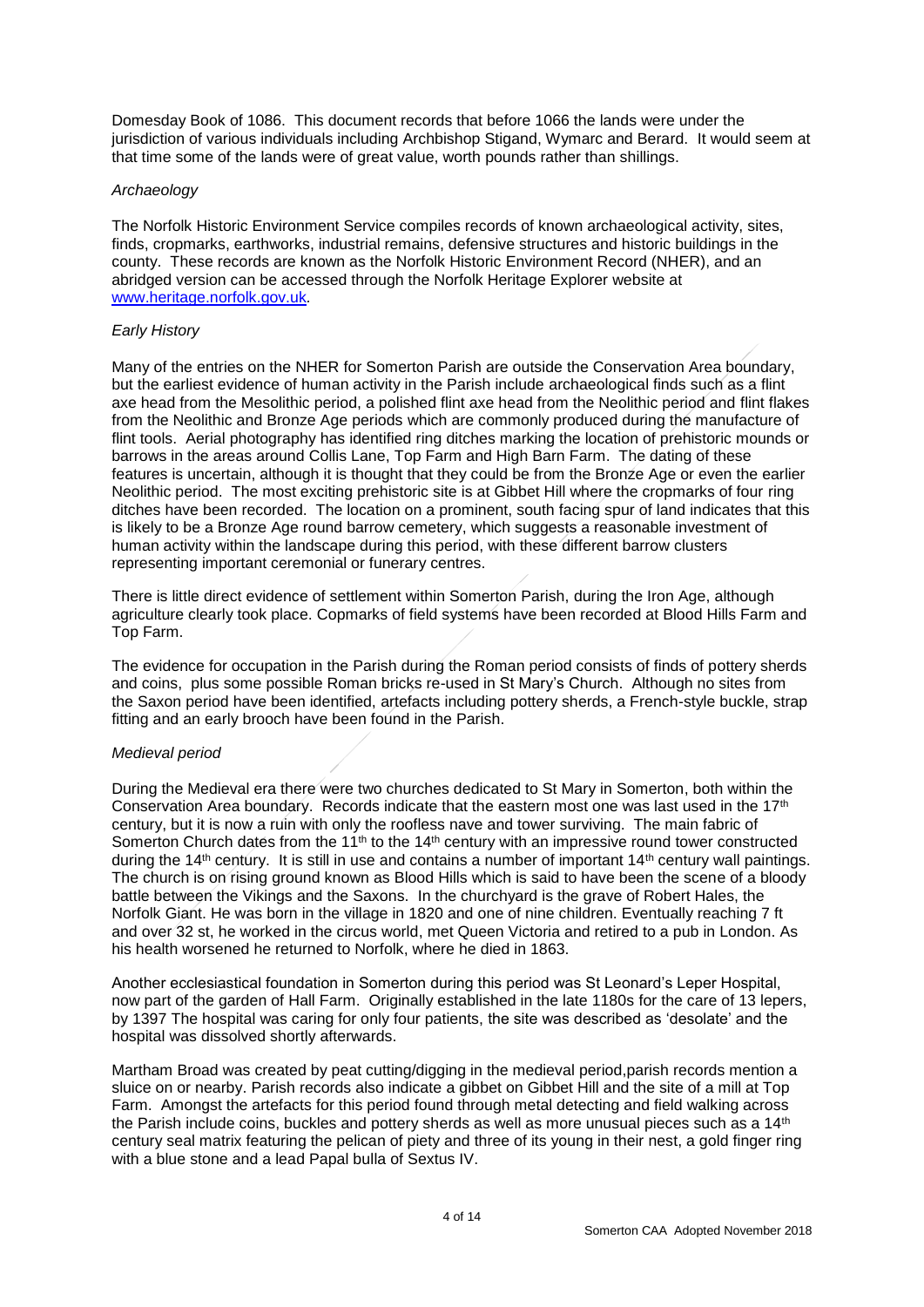#### *Later history*

Many of the post-medieval records are concerned with the drainage of lands around Martham Broad. The fertile grazing marshes in the area were formed in the 18<sup>th</sup> and 19<sup>th</sup> centuries as a result of draining wet marshes, mainly fen and carr. Earthworks and cropmarks visible from aerial photographs indicate a number of ditches and drainage ditches serving drainage mills and pumping engines to help drain or irrigate the farmland. Nothing survives of the West Somerton Engine, but the brick tower of the West Somerton drainage mill stands a reminder of these activities, and a drainage mill north-east of Leath Farm is recorded on the 19<sup>th</sup> century Tithe map.

Unusually, there are two post medieval Halls in the Conservation Area at Somerton. Dating from the early 18<sup>th</sup> century Burnley Hall is a grand red brick building complete with stables, carriage house, icehouse, dovecote and a high boundary wall. Somerton Hall (sometimes referred to as just The Hall), has 16<sup>th</sup> and 18<sup>th</sup> century origins, and although much altered in the 19<sup>th</sup> century, the earlier walled gardens are still discernible and many of the associated farm buildings survive to the west of the Hall. It is clear from this that the halls must have represented elegant and significant estates, but unlike other Norfolk Halls, neither of them has a surviving associated park, although Burnley Hall is set in large grounds which may have been more extensive than they are now. Kelly's Directory of Cambridgeshire, Norfolk and Suffolk 1883 describes Burnley Hall as 'a mansion surrounded by beautiful gardens, plantations and lawn'.

In the west, Somerton is connected to the River Thurne via Martham Broad; the rivers, dykes and streams were once important arteries for the rural economy of less accessible villages. One of the most important wherry owners in Somerton were the Thain family. The 1881 census records that Dionysius Thain was living at Staithe House with his wife and eight children and was listed as a coal merchant. Three of his sons and their lodger were listed as wherrymen. The Thains owned several trading wherries, amongst which was the Lord Roberts which was built at Somerton around 1899, by Ben Benns from Great Yarmouth, a journeyman builder who travelled to wherever he was needed to build boats. The Thain family were the last owners of the Lord Roberts which was in use on the Broads until the late 1960s; descendants still live in the village.

During the 19<sup>th</sup> century as rail and road transport became viable options for the movement of goods, the wherry trade declined and the lesser waterways in the upper reaches of the Norfolk and Suffolk Broads became neglected. Nowadays it is only smaller pleasure craft that can access villages such as Somerton. However, the cottages around the staithe have changed little in the last hundred years as can be seen from early 20<sup>th</sup> century photographs.

The most recent archaeological sites relate to activity during World War Two, due the position of the village near the coast. The sites of two pill boxes, a searchlight battery and a number of bomb craters have been identified as well as the crash site of a Wellington Bomber south of High Barn Farm.

East and West Somerton were merged to become Somerton in 1935.

#### **Spatial and character analysis**

#### *Landscape character*

The settlements at Somerton are situated in an area of great landscape and wildlife importance in the Upper Thurne part of the Broads river system. The western part of Somerton is at the head of navigation of the River Thurne, located on slightly raised ground at the edge of a large expanse of Broads marshland which stretches towards Martham Broad, Horsey Mere and the coastal dunes, with higher land to the south.

Deep, well drained coarse loamy soils, associated with the glaciofluvial and drift deposits have formed fertile, gently undulating land, predominately under grazing or arable cultivation. The field pattern in the area is geometric, of medium to large size, with fields defined by intermittent Enclosure hedgerows of variable density and quality. This area appears as more 'managed' than the surrounding landscape with neatly trimmed hedges on many of the minor roads. Locally distinctive features are the dense woodland belts, wooded coverts and former decoy ponds to the north of and associated with the parkland of Burnley Hall, and the thickly wooded area around The Grange in the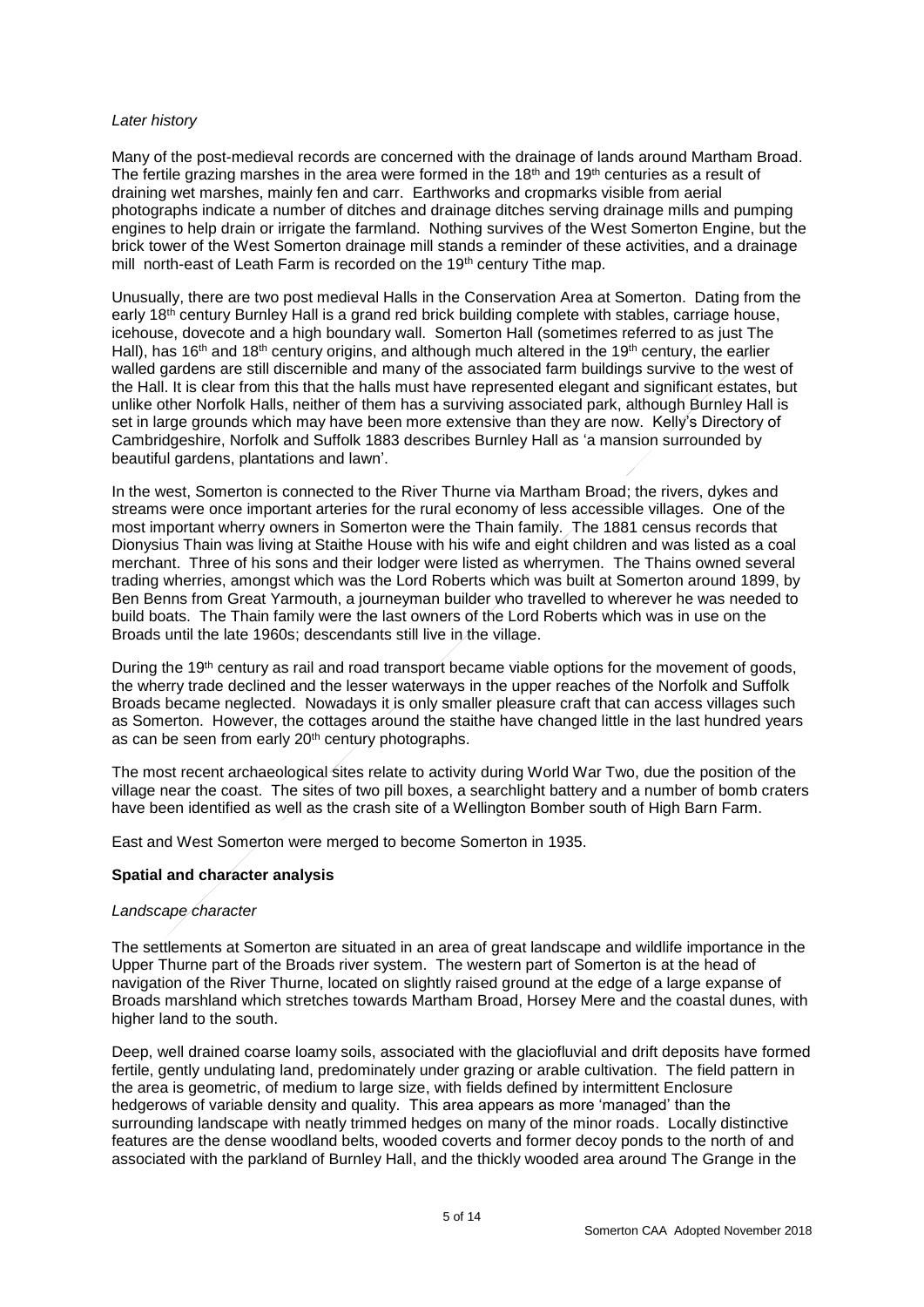west. The road pattern is generally sinuous, with pronounced twists and turns following field boundaries, indicating the earlier land ownership.

#### *West - the Grange and the Staithe*

Development in this area is at the lower level towards the area of the former estuary of the River Thurne, and there are views into this part of the Conservation Area from Martham Road (outside the boundary) on the higher ground of the valley sides, across to The Grange woodland, which stands out as a feature within a landscape of largely open arable fields, as well as to the western part of the Conservation Area around the staithe. Sandy Lane slopes down to The Grange and views from here, Cottage Road and the eastern section of Horsey Road are long ranging with remnants of field boundary hedges and trees framing the skyline.

Views to and from the north eastern area around The Grange and around the staithe are across low lying open farmland punctuated by intermittent trees and hedges along the lines of drainage ditches, with the coverts of Burnley Hall visible on the skyline to the west. The settlement boundaries are distinctly contained by minor roads and field boundaries in this area. From certain positions, the Somerton wind turbines to the west and the West Somerton drainage mill to the north are prominent features on the skyline.

The Grange is in the western most part of the Conservation Area. A group of three buildings are shown here on 19<sup>th</sup> century maps and although the current house dates from the  $20<sup>th</sup>$  century, some of the outbuildings may be of an earlier date. The house is hidden in a thickly wooded area on an otherwise generally open landscape and is bounded by Sandy Lane, Cottage Road and part of Common Road, the north and north east boundaries abutting grazing marshland. Slightly more visible from Sandy Lane, nearby Heronfield is an early 19th century, Grade II listed house constructed of local red brick with a black glazed pantile roof. The remainder of the development here consists of a number of traditional cottages, dating from at least the 18<sup>th</sup> and 19<sup>th</sup> centuries, on the edge of the woodland along Sandy Lane. The colour washed render and thatched roofs of Holly Cottage, West View Cottage and Rectory Cottage all contribute to the character of the Conservation Area. Trees in the wooded area of The Grange are protected by Tree Preservation Orders. The overall character of this area is of a group of traditional buildings nestling in the protection of a substantial group of tree planting against the elements of the surrounding open countryside.

At the end of Sandy Lane, to the north west of the Grange, Staithe Farm consists of a farmhouse and large barn, the latter recently converted to a house. Both are constructed of local red brick and red clay pantiles and appear to date from the late  $18<sup>th</sup>$  or early 19<sup>th</sup> century. A similar group of buildings is shown on 19th century maps on this site. *It is proposed to extend the Conservation Area boundary here to include the buildings and their immediate environment as part of the historic settlement.* The open nature of the landscape permits long views across the grazing marshes to West Somerton drainage mil.

To the south-west of the Grange at the junction with Cottage Road, Grange Cottage, a single storey building on with, dates from the late 19<sup>th</sup> century, although much extended earlier this century. It is likely that it was associated with the former Grange. Opposite the junction of Cottage Road with Common Road, the village hall a small pitched roof building clad in green painted corrugated sheeting makes an unusual contribution to the area albeit that it is outside the Conservation Area boundary. The Conservation Area boundary runs along Cottage Road where at the eastern end at the junction with Common Road, East View, an early 20<sup>th</sup> century brick and rendered house adds to the character of the area.

The Grange section of the Conservation Area is connected to that around the staithe via Common Road and Horsey Road. Development on this section of Common Road is a mixture of 19<sup>th</sup> and 20<sup>th</sup> century houses and bungalows, the majority of which do not make any significant special contribution to the character of the Conservation Area. Sparrow House to the south of the road is traditionally built of colour washed render with deep-set dormers in a catslide thatched roof. Its scale and form contribute to the character of the area the 20th century replacement windows and front door are not of traditional detail.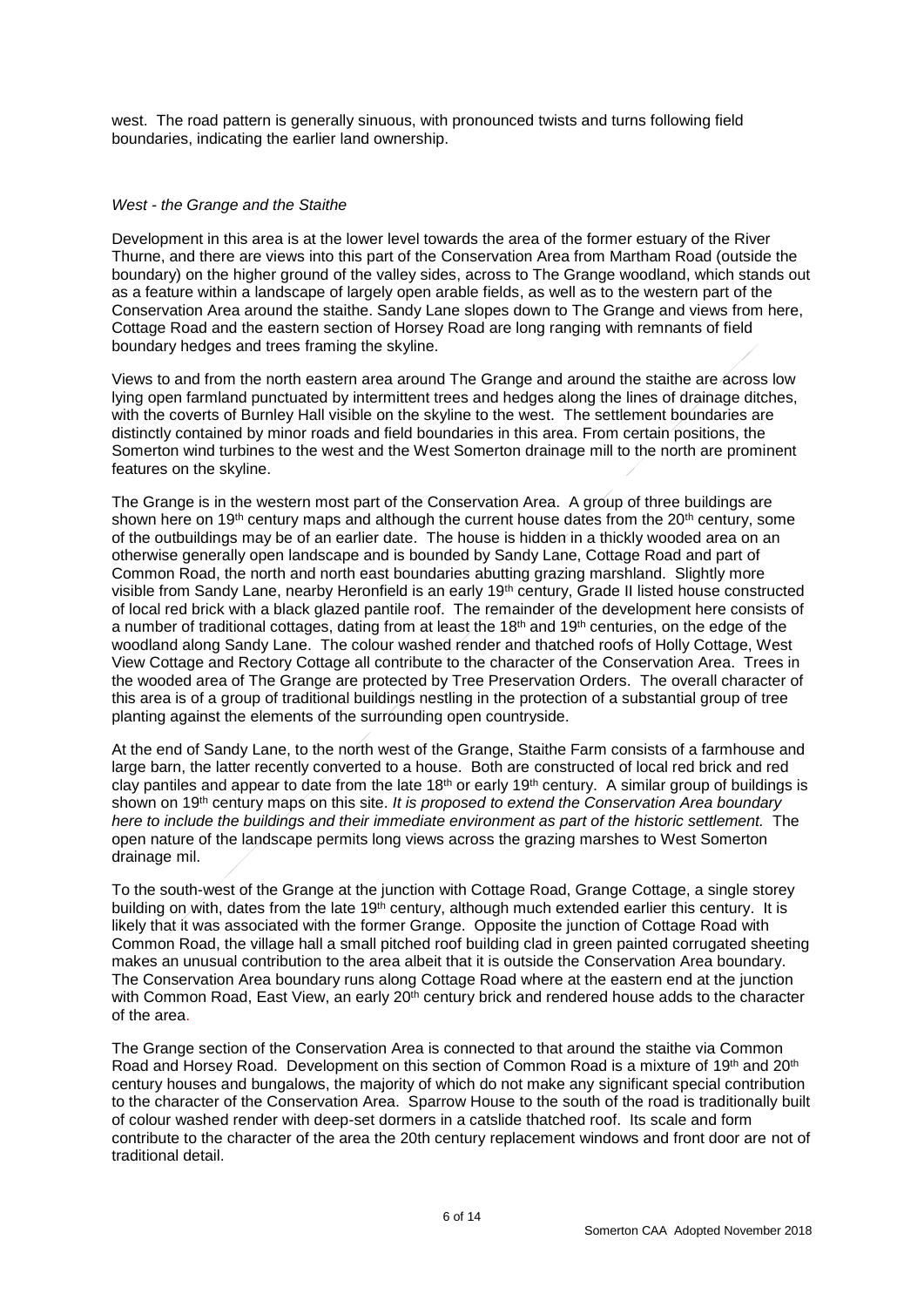On the opposite side of the road, facing open farmland, Stanley Cottage has 19<sup>th</sup> century origins but has been much extended whilst First Cottage has retained its traditional character being built of colour washed render with a pantile roof. The low sweeping pantile roof and flint and brick boundary wall beside First Cottage are attractive features at the junction of Common Road with Horsey Road.

At the eastern most edge of this part of the Conservation Area, Ivy House faces the corner in a prominent position. A 19th century house of local red brick, there are several thatched, possibly earlier outbuildings in the grounds including an unusual curved roof single storey building on the footpath to the east of the house. All make positive contributions to the Conservation Area. Another barn and single storey outbuildings (all thatched) are in the curtilage of the neighbouring Home Farm House, although little remains of the earlier building which has been substantially altered and extended during the last century.

The majority of the houses on the remainder of the east side of Horsey Road are 20<sup>th</sup> century, and whilst attractive, mainly behind tall hedges, do not make any significant special historical contribution to the character of the Conservation Area. The exception is the last house*,* Deepwell Cottage, a storey and half cottage of traditional design built gable end to the road of local red brick and pantiles which has been sympathetically extended around a courtyard. The unusual brick and pebble boundary wall makes an attractive addition to the street scene.

The traditional pattern of development is more discernible on the west side of Horsey Road; The Old Post Office Cottage although considerably extended in the 20<sup>th</sup> century retains its traditional scale and form and uses the local materials of beech pebbles and red brick in the gable facing the road. The neighbouring terrace of three cottages may have 19<sup>th</sup> century origins. At the entrance to the staithe the low sweeping roof above a flint and brick wall of Tudor Cottage are distinctive features.

The staithe is visually the centrepiece of the Conservation Area. A distinctive Broads village scene with cottages grouped around two sides of a grassed area, opposite the staithe boat dyke. The cottages here are small scale, two storeys of colour washed render with thatch and red or black pantiles. Low timber bollards provide an effective and visually low key means of limiting parking to a small shingled area and this and the timber seats are appropriate for the setting of the staithe. Small boats moored by the timber quay heading, Reeds and rushes on the banks and long open views across marshland northwards to the West Somerton drainage mill are archetypal images of this part of the Broads. Horsey Road winds gently northwards between pollarded willows towards a thickly wooded horizon. This area has a very natural feel, with the only discordant element the electricity wires carried on a line of timber poles to the north-west, although even these have play a part in the local scene as they serve the pumps to drain the marshes.

A footpath on the opposite side of the waterway to the cottages heads along the river bank past the listed West Somerton drainage mill which is outside the Conservation Area.

The existing Conservation Area boundary includes the farmhouse at Staithe House Farm, which sits in a prominent position at the head of the waterway, but excludes the farmyard area behind. Part of Staithe Road is already in the Conservation Area although the buildings here are generally of little historic interest.

#### *West – The Street*

The settlement at The Street is some distance from Horsey Road. The narrow lane approach is unusually straight for the area and flanked by neatly cut hedges, which restrict views across the adjacent countryside, although the tower of St Mary's Church, the wind turbines and the wooded areas around Burnley Hall can be seen to the south and east. Once again the boundaries of development are noticeably defined on either side of The Street and the geometric pattern of its pantile roofs can be discerned from Horsey Road on slightly higher ground.

In contrast to development around the staithe, houses and cottages at The Street are generally tightly sited either side of the lane. With no footpaths and a number of the buildings built on the edge of the road The Street has a very self-contained appearance. This characteristic is reinforced as it is not a 'through road' for general traffic and has a quiet and peaceful nature. There is a mixture of building orientation with some gable end to the road, others with their roofs running parallel to it. There has been little 20<sup>th</sup> century development here and the majority of the houses and cottages date from the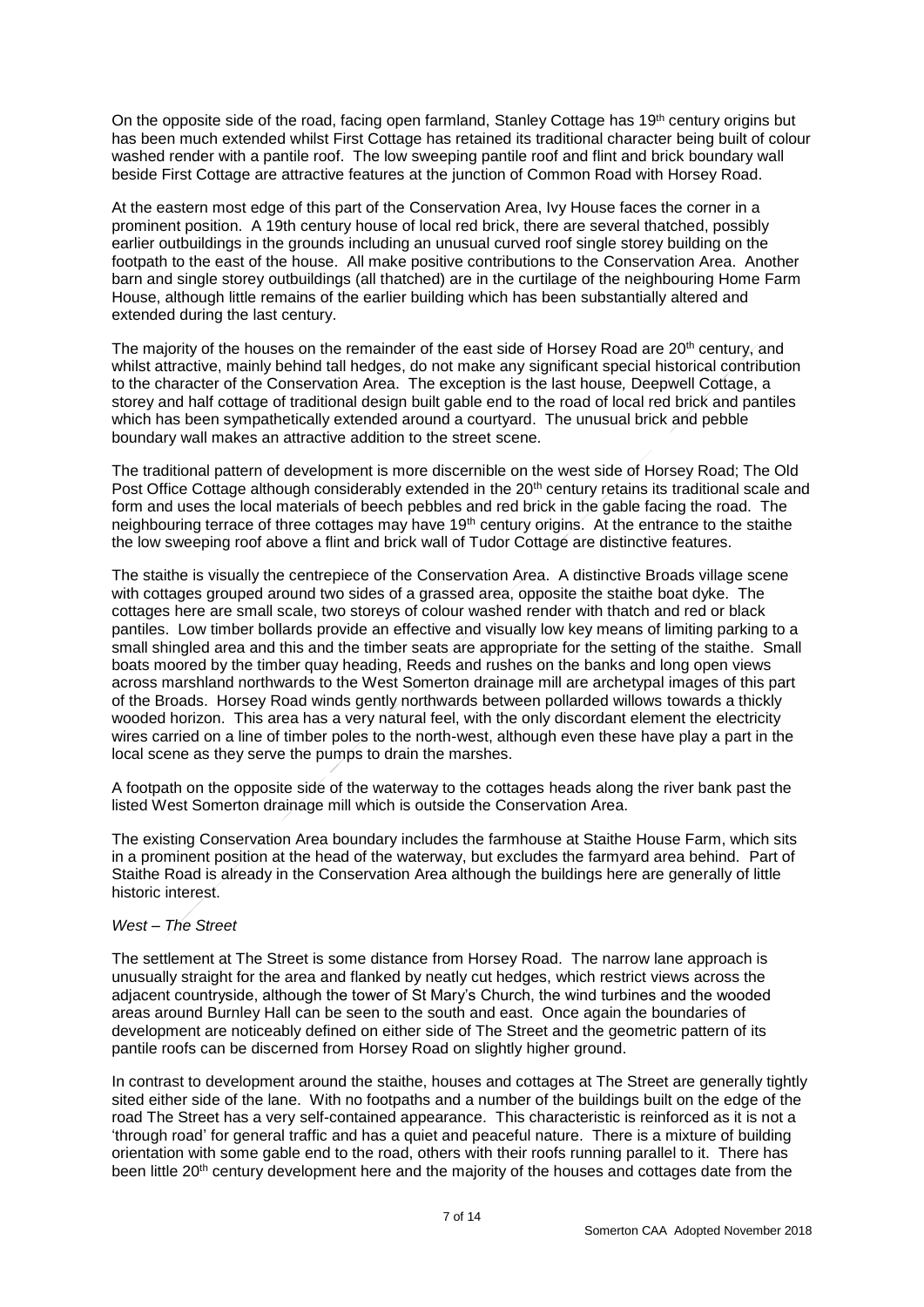late 18<sup>th</sup> or early 19<sup>th</sup> century settlement. The pallet of building materials is more coherent here than at the Staithe area, including local red brick, beech pebbles, colour washed render, pantiles and thatch all of which add to the quality of the Conservation Area. Notable buildings include on the west side, White House Farm, and the barns to the west (now houses), Farriers, Thatched Cottage, The Two on the east side - The Gables, and Starlings Cottages  $(1 - 4)$ .

#### *East – the Halls area*

The eastern part of the Conservation Area is centred on Burnley and Somerton Halls, built on the slightly elevated land above the former river valley floor.

The approach from the west is via Winterton Road which curves gently towards the Halls through open farmland with intermittent hedges, views of the wind turbines on the horizon to the south. The tower of St Mary's church heralds the settlement around the two Halls , but other views into the area are restrained by high walls, trees and extensive woodland.

Church Road flanked by neatly cut hedges, rises up to the church and the buildings around Somerton Hall. St Mary's Church is on the edge of the settlement and approached from Church Road through a 20<sup>th</sup> century lych-gate. The church, which has been comprehensively repaired in recent years, winning a heritage Angel Award from Historic England (then known as English Heritage) in 2012, is listed, Grade II\* and surrounded by a well kept churchyard. Although the buildings of Somerton Hall and the associated farm can be seen from the church approach, the Hall itself has little direct impact on the visual character of the Conservation Area, due to its position away from public roads. However, the site and its surroundings have a long and complex history and is important in the development of village. The location of a Leper Hospital founded in the 12th century (although no remains are now visible) and of a grand house from the 16<sup>th</sup> century, the existing Hall is thought to contain remnants of this and another in the 18<sup>th</sup> century, but was considerably altered and extended during the 19<sup>th</sup> century. Kelly's Directory of Cambridgeshire, Norfolk and Suffolk 1883 records that 'The Hall' is situated on an eminence, and commands views of the German Ocean both to the north and east, and is the old manor house of Somerton-cum-Butley'*.* Extensive farm buildings built of local red brick generally pre-date the external envelope of the Hall and provide evidence of its historic status. Built on ground rising up towards the church, there are several garden areas retained by substantial red brick walls, some of them elegantly curved. Hall Farmhouse and Hall Farm Cottages are also of interest, the latter adjacent to the churchyard making a positive visual contribution to the Conservation Area.

The main impact of the Somerton Hall estate from public roads is a surprising one after the surrounding gentle open countryside - a tall red brick wall set back behind a grassed area on the corner of Winterton Road and Dark Lane with a low 19<sup>th</sup> century gatehouse built in a subdued 'cottage orne' style, nestling below it in an almost subservient fashion. The roofs of the Hall can only just be seen over the wall through trees within the grounds. This is a prominent 'set piece' in this part of the Conservation Area.

At the corner of the wall to Somerton Hall, Winterton Road divides with Dark Lane running south beneath large trees between the two Halls to continue on out of the Conservation Area towards Winterton-on-Sea and Back Road east behind Burnley Hall. The entrance to Burnley Hall here is very much lower key than that to Somerton Hall. A white picket gateway leads from Winterton Road to the drive to Burnley Hall which is hidden behind mature trees. This and West Lodge, a 19<sup>th</sup> century thatched red brick 'gatehouse' beside the gateway are the only hints of the grand house behind.A similar house, East Lodge, is at the opposite end of the drive on Manor Farm Road.

Although Back Road is a public road, there is a definite sense of being in a private part of the estate. Another impressive red brick wall shields Burnley Hall from sight, allowing only intermittent views of the back of the house, outbuildings and the working farmyard area. The principle facades of Burnley Hall face west and south overlooking a low key landscape of rolling lawns shielded from public view by hedges and mature trees. However from Back Road, the tall chimneys and complex roofs of the rear of the hall together with high brick walls and lower flint and brick walls and the historic farm buildings, do more than hint at the status of the estate. Constructed in the early 18<sup>th</sup> century the house was built with what were all the modern conveniences of the time – walled gardens, stables, carriage house, an icehouse and dovecote all partially enclosed by a high boundary wall.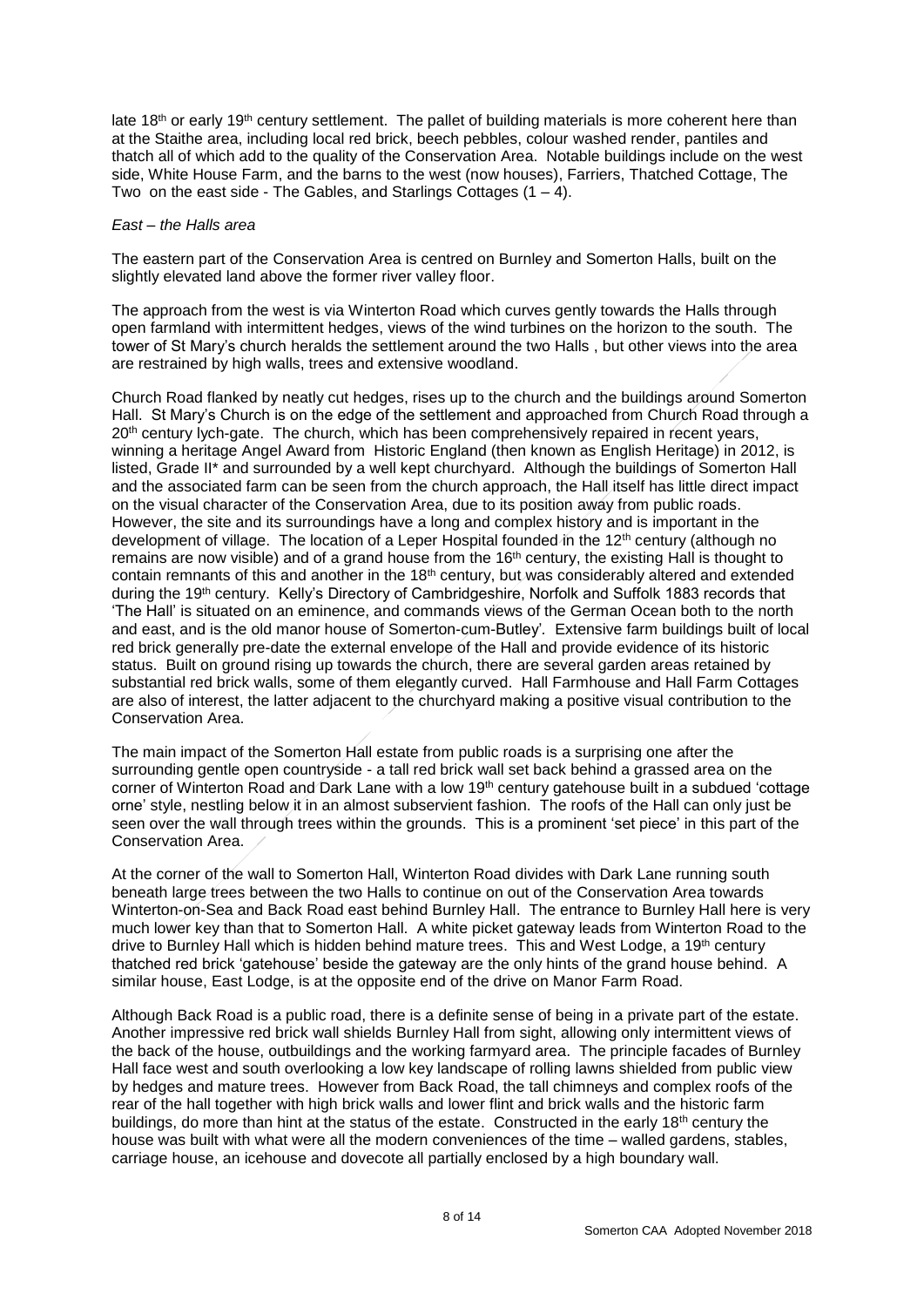Back Lane curves gently past open farmland to the north with wooded covert areas noticeable on the skyline, and then between trees, with the ruins of St Mary's Church to the south almost hidden in dense woodland. This is a very dramatic place – the tower and tall flint walls of the roofless nave of the former church clothed in ivy and window-less arches providing views through the woodland to the sky beyond.

The existing Conservation Area boundary runs along the edge of the wooded area around Burnley Hall including the East Lodge previously mentioned. To the east, Manor Farm is a group of buildings constructed in the 19th century and earlier comprising of a farmhouse, barns and farm buildings, all now sympathetically converted to residential.

#### *It is proposed to extend the boundary of the Conservation Area to include the buildings at Manor Farm as being part of the historic development of the village.*

#### *Architectural styles and materials.*

Six buildings within the Conservation Area boundary are included in the Secretary of State's List of Buildings of Special Architectural or Historic Interest. These are listed in Appendix 1. There are also a number of buildings which are considered to make a positive contribution to the character of the Conservation Area and these are noted in Appendices 3 and 4.

Although there is no prevalent architectural style, as would be found for example in planned suburban areas, there are unifying factors of the scale of the buildings and the use of materials. Aside from the two Halls, the traditional buildings are generally of a small domestic scale, two storeys with steeply pitched roofs although one and half storeys, where the upper floor is lit by dormers set into the roof are also found. Some buildings have low sweeping roofs such as that at Tudor Cottage. Colour washed render and red brick are most the commonly used wall materials with, for roofs, red or black pantiles, but there are still a pleasing number of buildings traditionally thatched in reed, often with sedge ridges. All of these materials would historically have been readily available in the local area, and some still are; render, bricks and pantiles using local clay, reed and sedge from the marshes and pebbles (rather than knapped field flints) from the nearby coastal fringes. Later buildings have not always used this more traditional pallete as more non local materials became more freely available from the late C19.

#### *Ground surface materials and the public realm.*

It is notable that there are neither formal pavements beside the roads nor any street lighting in the villages, the lack of which emphasises the informal rural character of the area. Many of the buildings are constructed on the edge of the road and where this is not the case, the roads are fringed with only narrow grass verges. Any proposals to diminish this character by introducing lighting, kerbs, footpaths and modern materials should be carefully considered. Public road finishes are generally tarmacadum, the parking area at the staithe is hoggin and this informal material reinforces the rural character of the area as do the low timber posts and timber seats. In the main, the forecourts to buildings are sympathetic to the character of the location, bound gravel or shingle being the most commonly used finish, which is in keeping with the rural location.

#### *Trees, hedges and boundary treatments.*

There are significant areas of mature trees in the Conservation Area, notably around The Grange and Burnley Hall and in the grounds of Somerton Hall, the majority of which are protected by Tree Preservation Orders. Much of the surrounding countryside is open fields, but hedges are an important feature in the approaches to the Conservation Area, for example on The Street and Church Road. Within the Conservation Area, gardens are bounded by hedges or low brick or brick and flint walls, which are a feature of the area. These are considered as positive contributor to character reinforcing the rural character of the streetscape, where some more modern materials may not.

#### **Issues, pressure and opportunities for improvements.**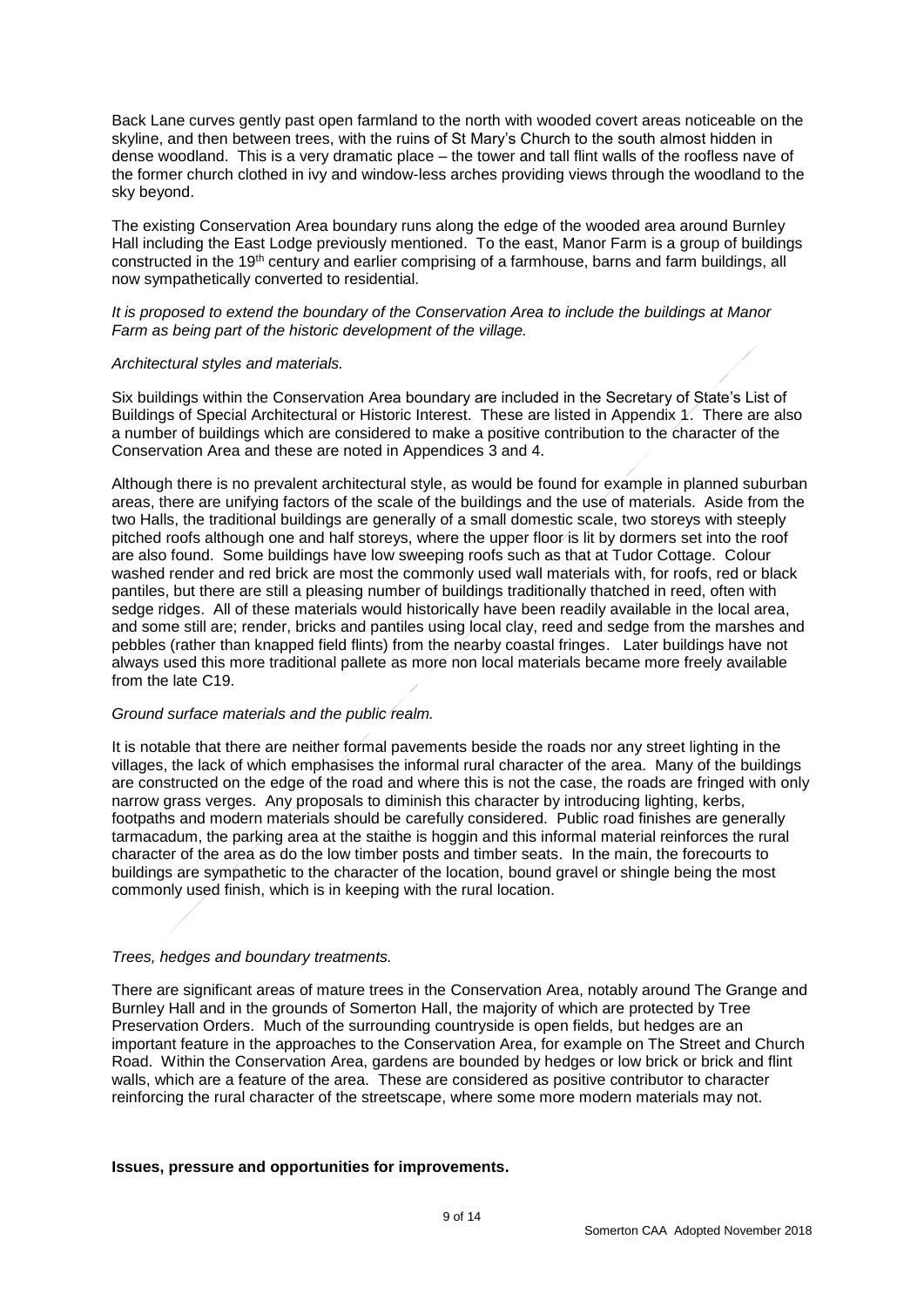Generally the buildings and gardens in the Conservation Area are well maintained and there do not appear to be any structures that would qualify to be on the Buildings at Risk Register.

However, the special character of Conservation Areas can easily be eroded by seemingly minor, and well intentioned, home improvements such as the insertion of replacement windows and doors with ones of an inappropriate design or material, (for example hinged opening lights in lieu of sash windows and UPVC instead of painted timber). This can be a particular issue with unlisted buildings that positively contribute to the character of the Conservation Area. In line with current legislation, all complete window replacements are required to achieve minimum insulation values, but recognising the affect that inappropriate replacements can have, Local Authorities can relax that requirement when considering the restoration or conversion of certain buildings within Conservation Areas, and when considering replacement advice should be sought from the Local Authority at an early stage.

Other pressures on the character of the Conservation Area are the unsympathetic addition of extensions, stand-alone structures such as garages and the over development of the sites on which the original buildings stand. Proposals for extending or altering existing properties should be carried out with due regard to the effect on the character of the area.

The village is a popular place and pressure for new development is inevitable. Approval was given some years ago for redevelopment at Staithe House Farm beside the river, but that has not yet come to fruition. Further new residential development could be acceptable in the Conservation Area if achievable without upsetting the delicate balance of its character and if appropriate in policy terms. The approaches to the village are so important that development outside the village envelope should be resisted.

#### *Recommendations for suggested improvements.*

*The settlements are well maintained and no obvious areas for improvement were identified at the time of the survey. The informal character of a rural area can easily be eroded by the introduction of more urban elements.The Conservation Area boundary and suggested amendments.*

The boundaries to the Conservation Area are as illustrated on the accompanying map. It is suggested that the following amendments to the Conservation Area boundary could be considered;

| <b>West (Broads Authority Executive aréa)</b> |                                                                                |                                                    |
|-----------------------------------------------|--------------------------------------------------------------------------------|----------------------------------------------------|
| Staithe Farm, Sandy Lane                      | Extension of boundary to<br>include Staithe Farmhouse and<br>Staithe Farm Barn | To include this part of the<br>historic settlement |
| East (GYBC)                                   |                                                                                |                                                    |
| Manor Farm Road                               | Extension of boundary to<br>include Manor Farmhouse and<br>barns               | To include this part of the<br>historic settlement |

## *Public consultation.*

Consultation with interested parties and organisations was carried out in accordance with the Broads Authority 'Statement of Community Involvement'. A joint consultation exercise was undertaken with Great Yarmouth Borough Council as the proposed Conservation Area boundaries include land in both planning authority areas as defined on the maps included in the character appraisal. A letter and leaflet were delivered to all residents living within the Conservation Area boundary, and copies of the appraisal documents were made available both online and in hard copy format in the Broads Authority offices and through the Parish Council. The leaflet included a comments section and consultees were also able to comment by letter or Email. The consultation included an open morning in the village, where consultees could comment directly to Officers.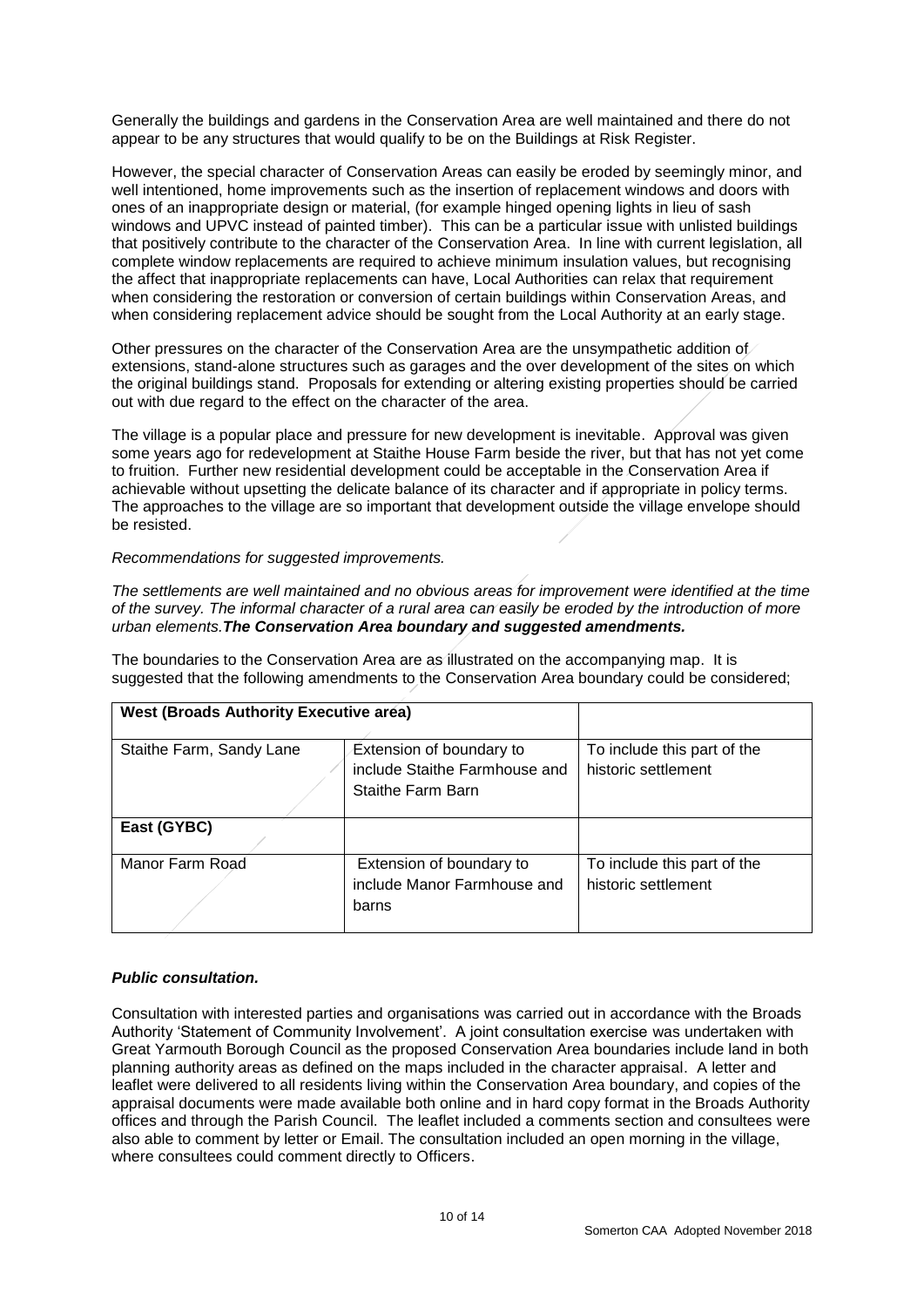## **Appendix 1**

## **Listed structures in the Conservation Area (grade II unless otherwise indicated)**

Heronfield, Sandy Lane,

Church of St Mary (II\*)

Ruins of the Church of St Mary

Burnley Hall (II\*)

Stables at Burnley Hall

Garden Walls at Burnley Hall including Icehouse

## **Appendix 2**

#### *Broads Authority Guidance leaflets*

- Keeping the Broads Special
- Do I need Planning Permission?
- How do I apply for Planning Permission?
- Building at the Waterside A guide to design of waterside buildings in the Broads Authority area
- Environment and Landscape How do I plan and manage trees and scrub alongside rivers?
- Development and Flood Risk in the Broads
- Riverbank Protection Works A guide for riparian landowners
- Sustainability Guide Sustainable development in the Broads

## **Appendix 3**

#### *Unlisted buildings that make a positive contribution to the character of the Conservation Area (within the Broads Authority Executive Area)*

Whilst the following buildings, boundary walls and structures within the present Conservation Area and the proposed extensions to it do not merit full statutory protection, they are considered to be of local architectural or historic interest, and every effort should be made to maintain their contribution to the character of the Conservation Area.

#### **West (BA Exec)**

**Sandy Lane**

Holly Cottage

West View Cottage

Rectory Cottage, former barn and curved boundary wall

Staithe Farmhouse

Staithe Farm Barn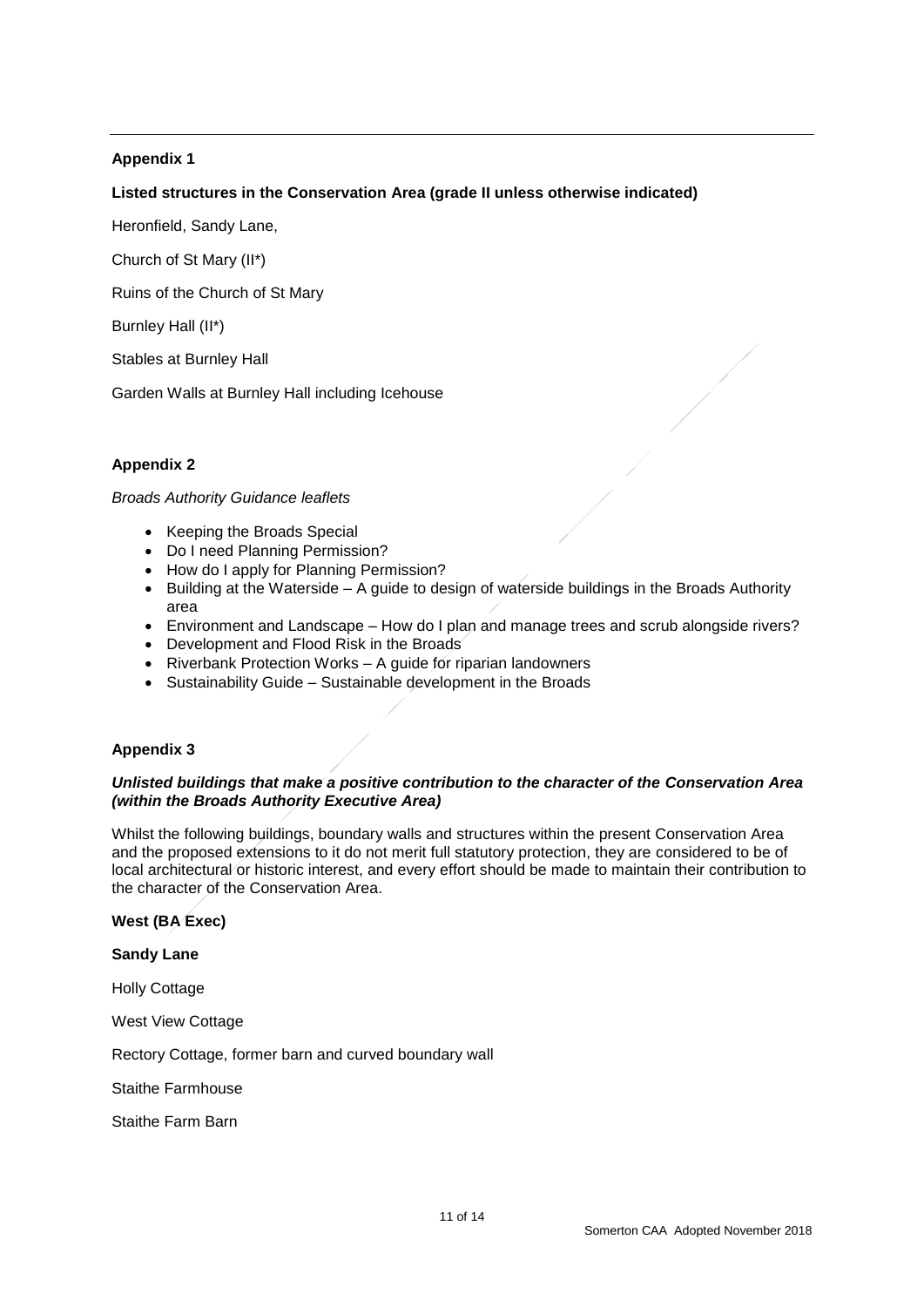# **Cottage Road** Grange Cottage **Common Road** East View Sparrow House First Cottage **Horsey Road** Ivy House and outbuildings Barn and outbuildings to Home Farm House Deepwell Cottage and outbuildings Tudor Cottage **The Staithe** Rivers End Staithe Cottage Free Staithe Cottage Staithe House Farmhouse Wherries End

## *Appendix 4*

## *Buildings that contribute to the character of the Conservation Area (GYBC)*

**West** 

## **The Street (west side)**

White House Farm, outbuildings and garden wall

Former barns and outbuildings to the west of White House Farm

Farriers

Thatched Cottage

The Two Cottages

East Side

The Gables,

Starlings Cottages  $(1 – 4)$  and outbuildings

## **East**

West Lodge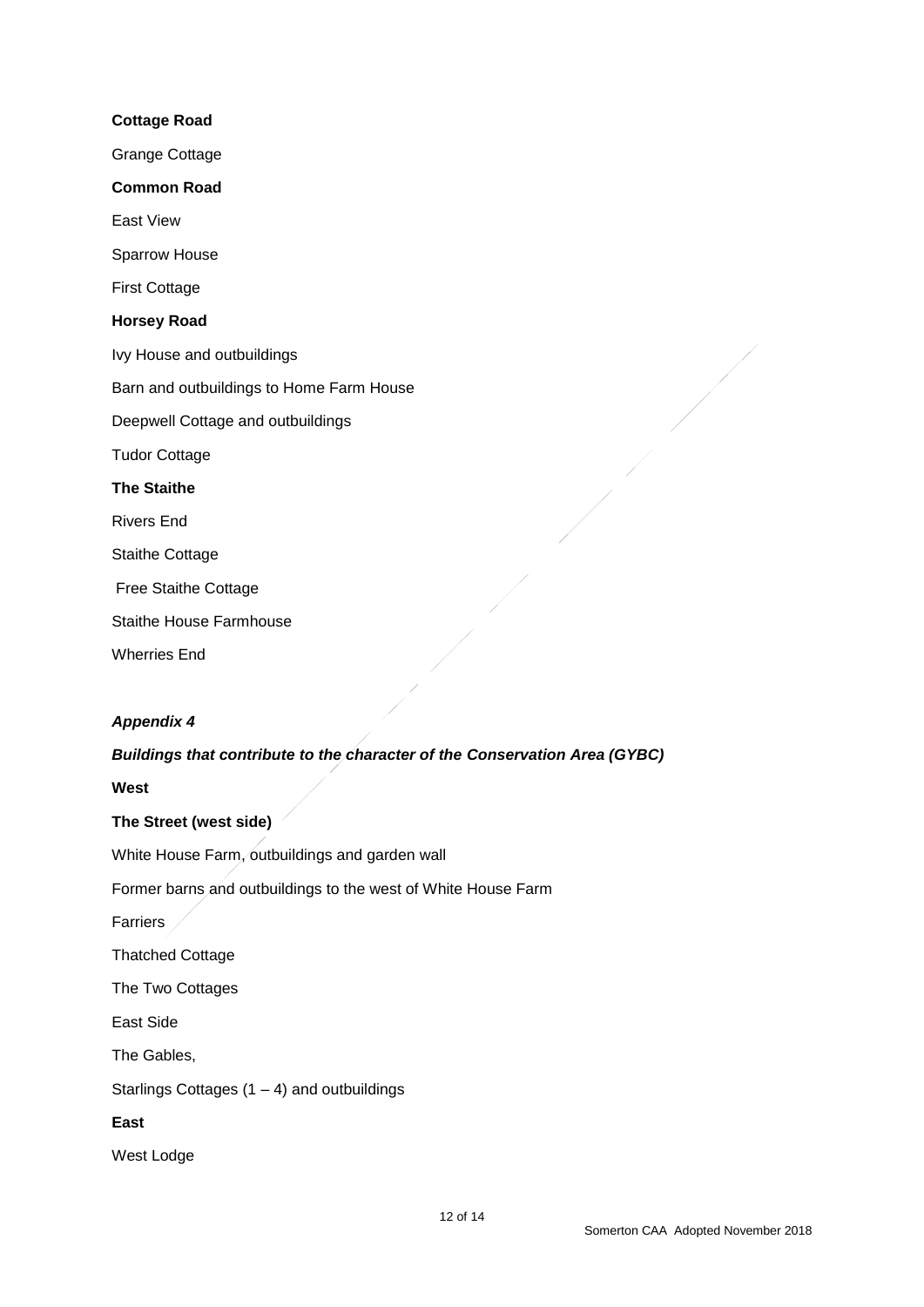East Lodge

Manor Farmhouse

Former barns and outbuildings to the west, north and east of Manor Farmhouse

Somerton Hall

The Lodge

Barns and outbuildings at Somerton Hall

Garden and boundary walls at Somerton Hall

Hall Farmhouse

Hall Farm Cottages

#### **Appendix 5**

#### **Contact details and further information**

The Broads Authority Yare House 62 – 64 Thorpe Road Norwich NR1 1RY Tel: 01603 610734 Website: [www.broads-authority.gov.uk](http://www.broads-authority.gov.uk/)

Great Yarmouth Borough Council Town Hall Hall Plain Great Yarmouth NR30 2QF Tel: 01493 856100 Website: [www.great-yarmouth.gov.uk](http://www.great-yarmouth.gov.uk/)

Norfolk Historic Environment Service Union House **Gressenhall** Dereham Norfolk NR20 4DR Tel: 01362 869280 Website: [www.heritage.norfolk.gov.uk](http://www.heritage.norfolk.gov.uk/)

#### **Sources and references**

*Whites Directory 1874 & 1845 Kelly's Directory of Cambridgeshire, Norfolk and Suffolk 1883 Historic England: Guidance on Conservation Area appraisals, 2006 Historic England: Guidance on the management of Conservation Areas, 2006 Understanding Place: Conservation Area designation, appraisal and management. Historic England 2010 The Buildings of England, Norfolk 1: Norwich and North-East, Nikolaus Pevsner The Norfolk Broads, A Landscape History, Tom Williamson Landscape Character Assessment, Great Yarmouth Borough Council, 2008*